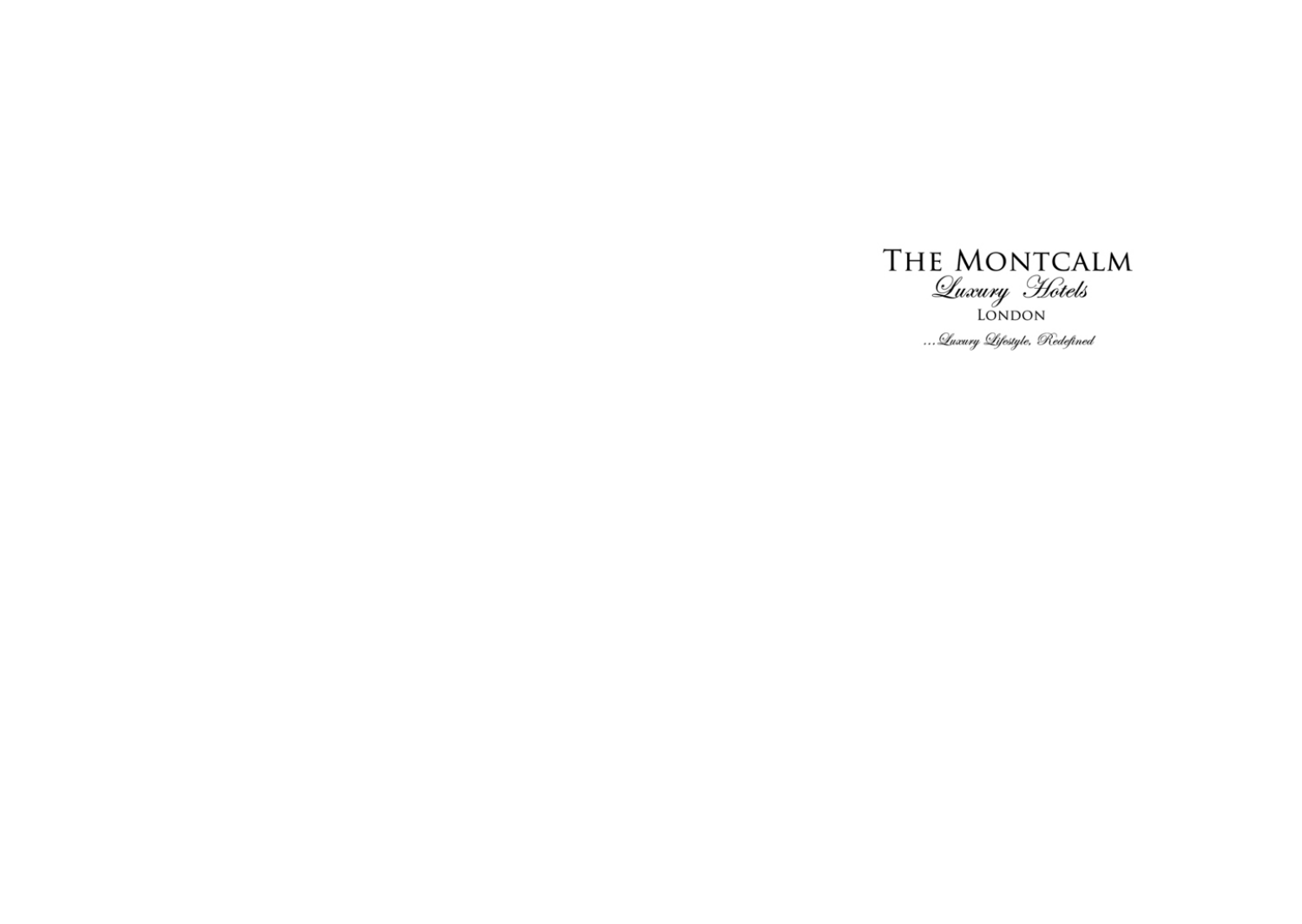### SPIRITS

 $\mathbf{r}$   $\mathbf{r}$   $\mathbf{r}$   $\mathbf{r}$   $\mathbf{r}$ 

| Vodka                                        | 50ml  | <b>Bottle</b> |
|----------------------------------------------|-------|---------------|
| Ciroc France                                 | £12.5 | £200          |
| Beluga Russia                                | £13   | £210          |
| Gin                                          | 50ml  | <b>Bottle</b> |
| Hendrick's England                           | £12   | £195          |
| Tanqueray 10 England                         | £13   | £210          |
| Tequila                                      | 50ml  | Bottle        |
| Patron Café XO Mexico                        | £11.6 | £190          |
| Casamigos Reposado Mexico                    | £13   | £210          |
| Don Julio Reposado Mexico                    | £13.5 | £215          |
| Rum                                          | 50ml  | <b>Bottle</b> |
| Sailor Jerry Spiced Rum USA                  | £10   | £180          |
| Pampero Especial Venezuela                   | £11   | £185          |
| Zacapa 23 Guatemala                          | £16   | £250          |
| Whisk(e)y                                    | 50ml  | <b>Bottle</b> |
| Johnny Walker Black Scotland                 | £9    | £150          |
| Bulleit Rye Bourbon USA                      | £12   | £195          |
| Hibiki Harmony Japan                         | £21   | £320          |
| Port and Cognac                              | 50ml  | <b>Bottle</b> |
| Quinta de Roeda, Vintage Port Croft Portugal | £6.9  | £69           |
| Chateau Laquy VSOP France                    | £13   | £210          |
|                                              |       |               |

#### Mixers £1.50

All room service orders will be delivered within 30 minutes. Please advise of any allergens and dietary requirements when you order. Please note that a tray charge of £5 and a discretionary service charge of 12.5% will apply. All prices include VAT. All food and beverage is provided by Burdock Restaurant, Ground Floor, Royal London House Hotel

> For reservations at Aviary, rooftop restaurant and terrace: 020 3872 4060 www.aviarylondon.com

> > ETM Group www.etmgroup.co.uk

# IN ROOM DINING MENU

*Breakfast Monday-Friday 7:30am-10:30am Saturday- Sunday 8am-11am*

*À La Carte 12pm -10pm Sunday to Thursday 12pm - 2am Friday and Saturday*

Feeling nice and cosy? Not in the mood to leave your room? We are delighted to offer you a wide selection of room service options delivered to you in the comfort of your room. Not what you fancy? Please call In Room Dining to let us know what you would like and we will do our best to accommodate your request.

All room service orders will be delivered within 30 minutes. Please advise of any allergens and dietary requirements when you order. Please note that a tray charge of £5 and a discretionary service charge of 12.5% will apply. All prices include VAT. All food and beverage is provided by Burdock Restaurant, Ground Floor, Royal London House Hotel

> For reservations at Aviary, rooftop restaurant and terrace: 020 3872 4060 www.aviarylondon.com

> > ETM Group www.etmgroup.co.uk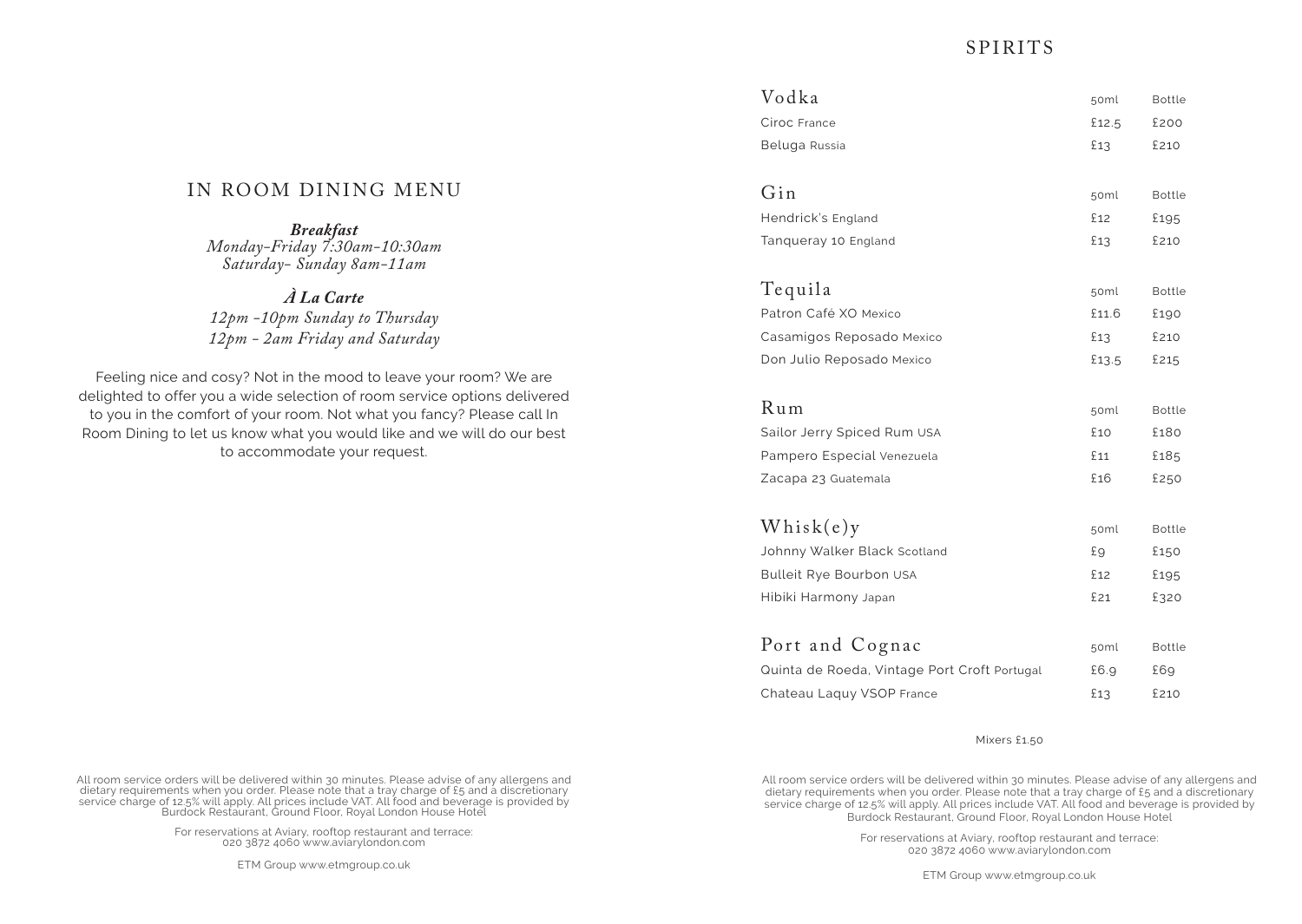| Freshly baked pastries (3 pieces)                       | 2.5  |
|---------------------------------------------------------|------|
| Toast, jam and marmalade                                | 3.5  |
| Selection of cereals                                    | 5    |
| Whole nut granola, banana, sunflower and flax seeds     | 7    |
| Daily selection of meats and cheeses                    | 9    |
| Avocado on sourdough toast<br>Add egg £2 / Add bacon £2 | 8    |
| Eggs any style on toast, with Norfolk streaky bacon     | 12   |
| Oak smoked salmon, scrambled eggs, toast                | 14.5 |
| Eggs Avocado                                            | 15   |
| Eggs Benedict                                           | 16   |
| Eggs Royale                                             | 17   |

FULL ENGLISH BREAKFAST: egg of your choice, Cumberland 13 sausage, Norfolk streaky bacon, roasted tomato, hash brown, baked beans, toast

VEGETARIAN FULL ENGLISH: egg of your choice, vegetarian 13 sausage, roasted tomato, hash brown, baked beans, toast *(v)*

# MONTCALM ROYAL LONDON HOUSE INCLUSIVE BREAKFAST

#### *Breakfast is served daily from:*

*Monday-Friday 7:30am-10:30am and Saturday - Sunday 8am-11am Please choose one of the following hot dishes OR a combination of the continental breakfast items listed below as your inclusive breakfast option*

#### HOT BREAKFAST OPTIONS

Full English breakfast: egg of your choice, Cumberland sausage Norfolk streaky bacon, roasted tomato, hash brown, baked beans, toast

### VEGETARIAN FULL ENGLISH

Egg of your choice, Vegetarian sausage, roasted tomato, hash brown, baked beans, toast *(v)* Eggs any style on toast, with Norfolk streaky bacon Avocado on toast, poached egg

### CONTINENTAL BREAKFAST

Greek yogurt, wholenut granola Freshly baked pastry Toast, jam and butter

#### *Please choose a drink of your choice:*

Filter coffee or tea Juice of your choice: apple, cranberry, orange or grapefruit

# COCKTAILS

| PORNSTAR MARTINI<br>Ketel One, passion fruit, vanilla syrup, Dopff crémant                                   | \$12  |
|--------------------------------------------------------------------------------------------------------------|-------|
| <b>GYRFALCON</b><br>Martin Miller's Westbourne Strength, Belsazar Rosé Vermouth,<br>pomegranate, citric acid | £13.5 |
| <b>BOURBON OLD FASHIONED</b><br>Bulleit Bourbon, sugar, angostura bitter                                     | \$12  |
| STRAWBERRY DAIQUIRI<br>Pampero Anejo Especial, strawberries, lime juice, sugar                               | \$12  |

# WINES

### CHAMPAGNE AND SPARKLING WINE Glass Bottle

| Joseph Perrier Brut, Cuvée Royale, France, NV | £13 £67      |      |
|-----------------------------------------------|--------------|------|
| Tattinger Prélude, Grand Crus, France         | $£19$ $£110$ |      |
| Dom Perignon, Epernay, France 2008            |              | £250 |
| Joseph Perrier, Cuvée Royale Rosé, France NV  | £14.5 £79    |      |

#### WHITE WINE

| Mezzacorona, Pinot Grigio, Trentino, Italy          | £13 £37.5   |  |
|-----------------------------------------------------|-------------|--|
| Hunter's, Sauvignon Blanc, Marlborough, New Zealand | £12.9 £37   |  |
| Castro Valdes, Albariño, Rias Baixas, Spain         | £12.4 £35.5 |  |

#### RED WINE

| Ortega Ezquerro, Crianza, Rioja, Spain          | £12.2 £35 |  |
|-------------------------------------------------|-----------|--|
| Andeluna 1300, Malbec, Uco Valley, Argentina    | £12.5 £36 |  |
| Domaine des Carabiniers. Côtes du Rhône. France | £12 £34.5 |  |

### ROSÉ WINE

Château de Minuty, M de Minuty, Côtes de Provence, France £16.2 £47

# BEER AND CIDER

| Heineken, Lager 5.0%, 330ml                                                 | £5.5 |
|-----------------------------------------------------------------------------|------|
| Sol, Lager 5%, 330ml                                                        | £5.5 |
| Old Mout Cider 4% 500ml                                                     | £б   |
| Pomegranate and Strawberries or Cider Berries and Cherries or Kiwi and Lime |      |
| Old Mout 0% 500ml Summer Berries                                            | £Б   |
| Heineken, 0% 330ml                                                          | £4.5 |